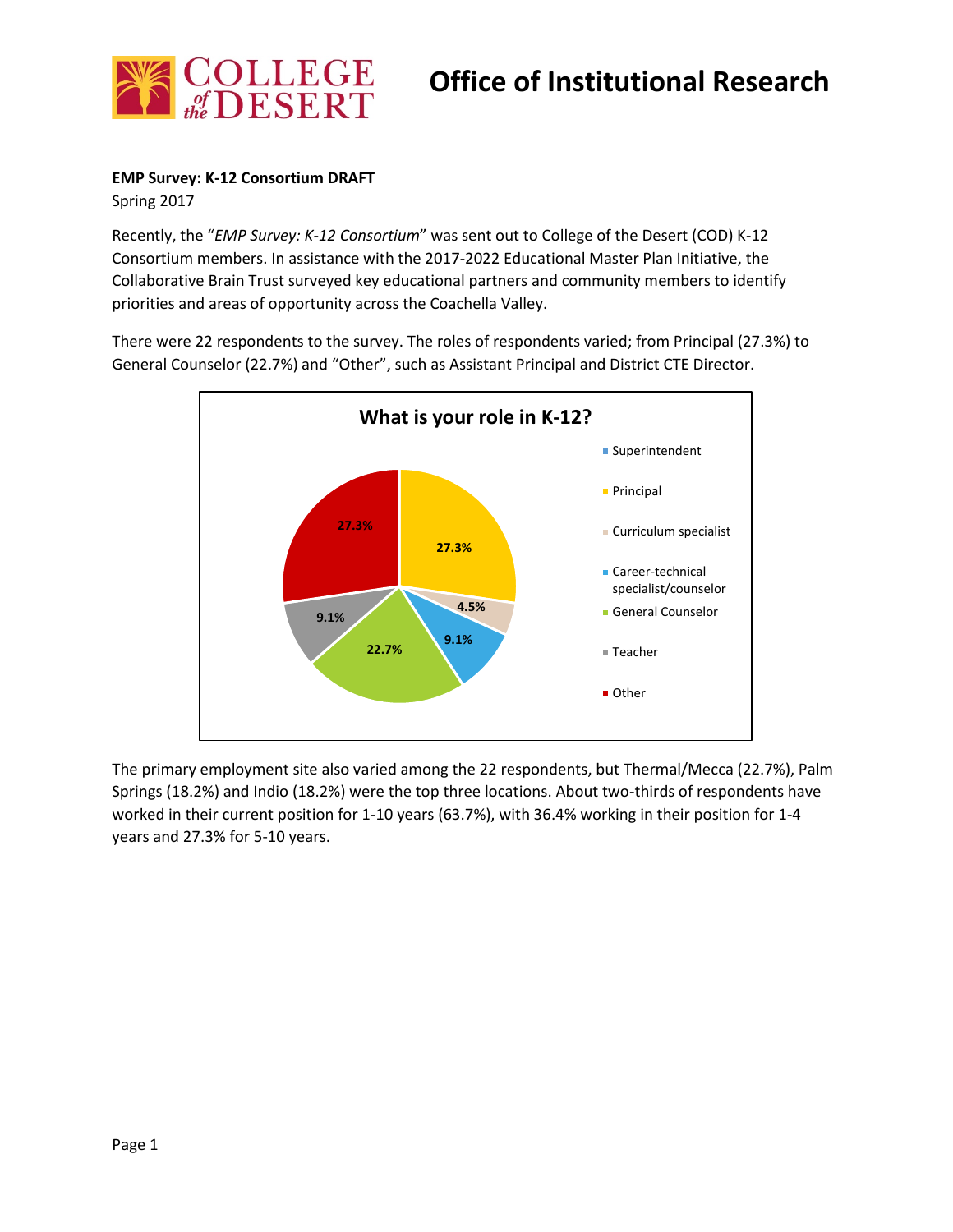

Respondents were then asked what important needs they have in working with COD on behalf of their students and graduates. Of all the open-ended responses three common topics arose. 45.5% mentioned increasing "dual enrollment opportunities", 31.8% mentioned "….support for students in the transition and application process" and 27.3% mentioned "articulation agreements".

A large majority (81.8%) of respondents are familiar with the College's new plEDGE program commencing in the Fall of 2017. Respondents were also asked how important this new program will be to their students, where a majority of respondents (68.2%) stated it is "very important". Only 13.6% responded "I don't know" and 9.1% were "undecided".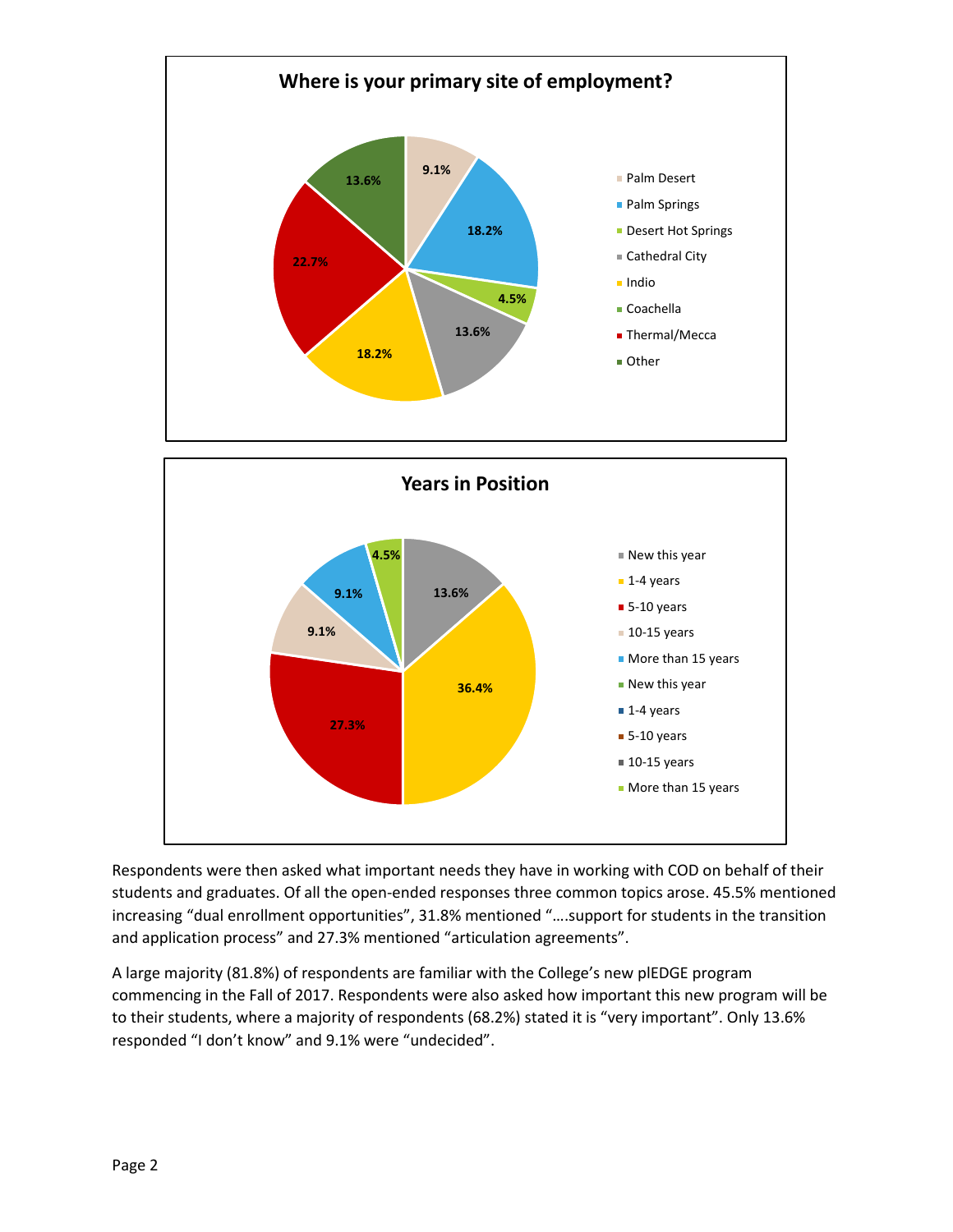



The question, *how many additional student graduates do you anticipate will take advantage of the plEDGE program*, was posed and responses varied from "between 20 and 40" to "100+".

When asked about important considerations for their high school(s) regarding dual enrollment for the future, respondents gave an array of responses but "transportation" and "courses offered" appeared to be considerations of most concern.

Programs such as, CTE courses and career pathways (engineering, IT, business administration, etc.) were all mentioned by respondents when asked what programs should COD add to the list they articulate.